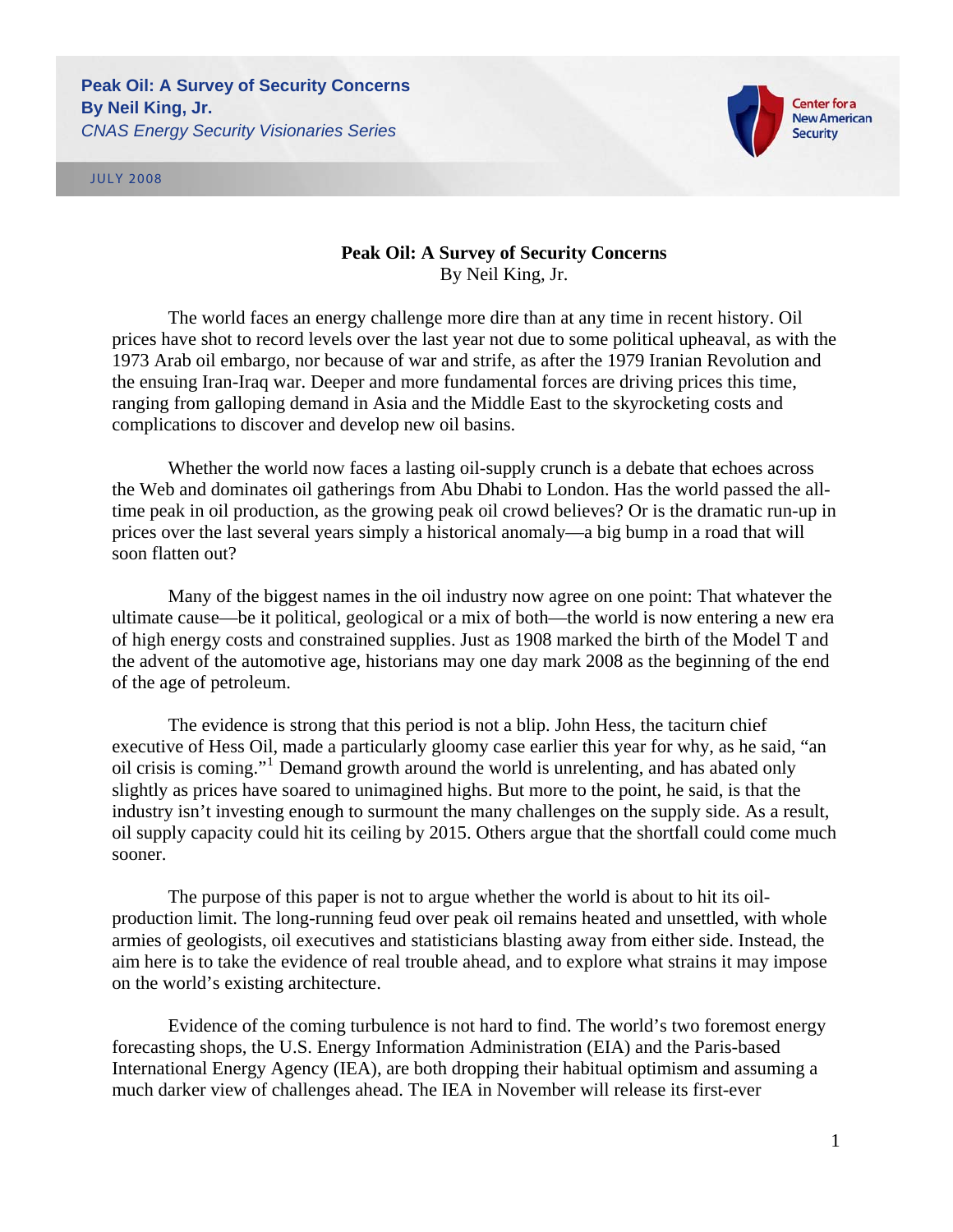

#### JULY 2008

comprehensive study of the world's oil supplies, and its conclusions are said to be chilling. A vast portion of the oil fields that fuel the world's cars, trucks, airplanes and ships are now growing tired and depleting rapidly. That depletion rate means that around the world, oil companies every year must bring onstream nearly the equivalent of all of America's annual oil production just to keep even. Many big producing countries, Norway and Mexico among them, are now in permanent decline.

The problem the world faces can be summed up in a simple phrase: its supplies of oil are old and rapidly aging, while demand for that oil is young and rapidly growing. For the first time since the rise of modern capitalism, our society and its engrained way of life—its restlessness, its mobility, its reliance on sustained economic growth and expansion—may literally begin running short of fuel.

The ramifications of a sustained supply shortfall, if it comes, will be massive and wideranging. Economists are just beginning to examine the dramatic changes the U.S. economy and the global trading system will experience if oil prices continue to notch ever higher. The average cost of a barrel of oil has crept up about \$12 every year since 2003. Last year it averaged around \$72 a barrel, a figure which this year is all but certain to remain over \$100. What this summer has clearly shown is that oil at \$150 a barrel or more would force wrenching changes in the United States, where planners would face the challenge of having to reverse a half century of development and sprawl built entirely around the automobile.

Far less understood, though, are the equally sweeping national security challenges that will multiply as the impact of sky-high oil prices ripples through international capitals.

The current world order has been built on cheap and abundant oil more than any other commodity. Without it, the United States could not have established a global military posture reaching from the shores of Italy to the Pacific outpost of Guam. Nor would the world have seen the breakneck industrialization and economic growth of the last century, much of it driven literally by the U.S. model of upward mobility and individual consumption. Oil, and the need to protect it, secure it, or fight over it, have figured prominently in nearly every major war of the modern age.

Those impulses will only increase in an age of scarcity—and with a cast of players far more complicated than during any earlier energy crisis. At the end of the Second World War, as the only real industrialized powers, the United States and Europe jockeyed over control of the oil riches of the Middle East. By 1973, when the West got its first oil scare, the United States still produced a sixth of the world's oil and consumed almost twice as much every day as did all of Asia, including Australia, China, India, and Japan.

The picture now is dramatically different. The United States last year produced just eight percent of the world's oil, while the booming economies of Asia consumed more crude than the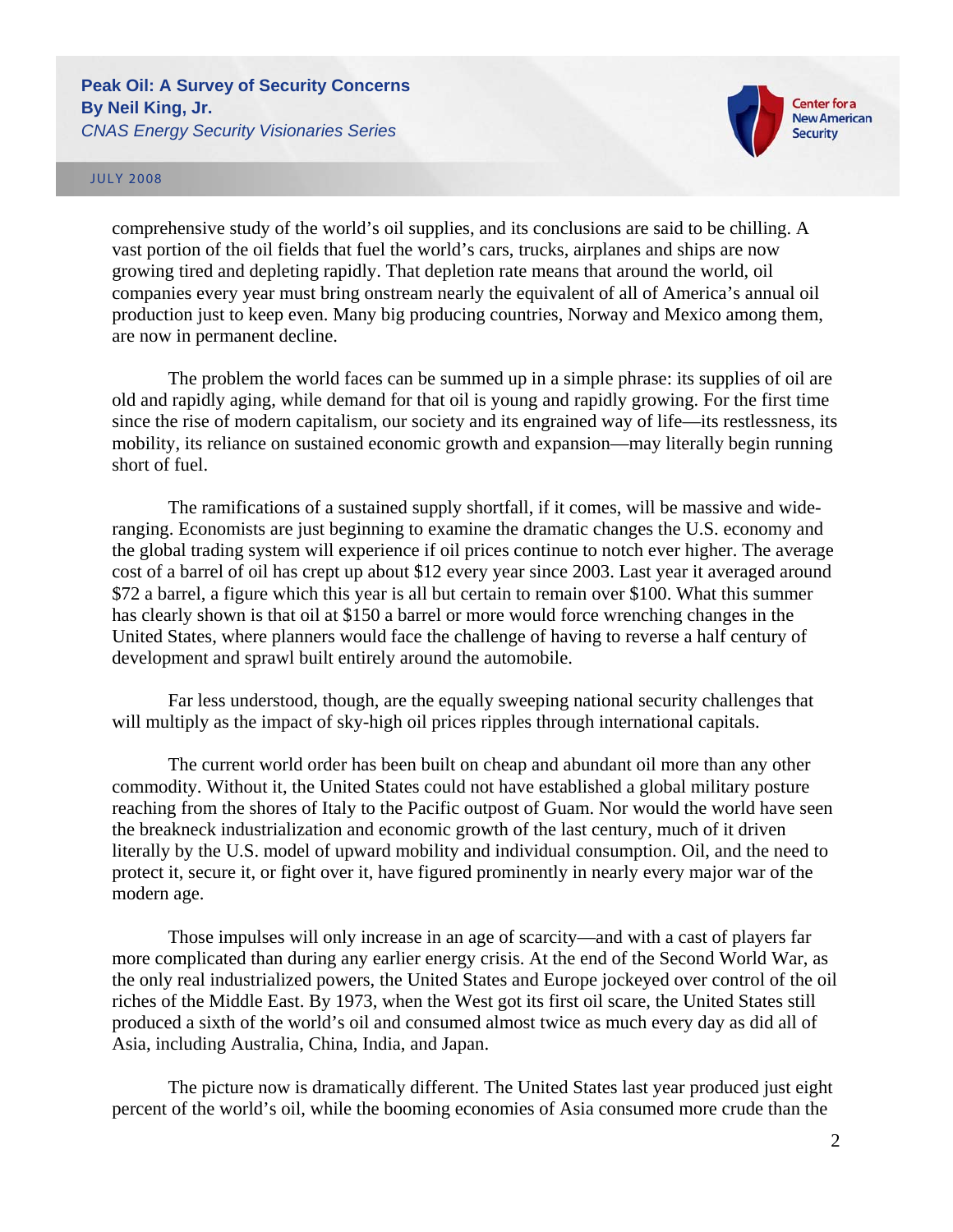

#### JULY 2008

United States, Canada, and Mexico combined. And the United States and Europe are now competing for new pockets of oil from West Africa to the Arctic against equally hungry actors from China, India, Malaysia, Brazil, Russia, and Korea. The Seven Sisters have multiplied into a cacophonous crowd of large and small companies, some private, some state-owned. And it is the state-owned ones, the big national oil companies like Saudi Aramco and Russia's Gazprom, which will grip the oil nozzle the tightest in the decades to come.

### **A Superpower Turned Supplicant**

The threat of systemic supply shortages has been strikingly slow to seep into official thinking in Washington. The traditional national security crowd has remained focused on the usual menu of concerns—Islamic extremism, Iran, the Palestinians, a belligerent Russia, Darfur, lately even global warming—but with almost no attention given to the oil question. When the issue has received some brief focus, it has usually been glancing and diluted by assumptions that now appear questionable.

In late 2006, a blue-ribbon coterie of top retired military and corporate CEOs brought together by the Washington-based group Securing America's Future Energy released a thick report on reducing U.S. oil dependence. The report touched on the usual vulnerabilities of the United States being under the thumb of the oil sheiks and at the mercy of terrorists attacking the world's oil infrastructure. But it did not entertain the threat of an enduring supply crimp.

The group has also conducted several war games to weigh the grim ripple effects of sudden instability in the Caspian, or an Iranian decision to curtail its oil exports in retaliation over Western economic sanctions. One such "Oil Shockwave" exercise, conducted in November 2007, contemplated how those very geopolitical disruptions could drive oil to nearly \$140 per barrel by July 2008. As it turns out, far less dramatic but more fundamental forces—a slipping U.S. dollar, rising Chinese demand, shrinking global spare capacities for crude production ended up propelling crude prices higher than those foreseen by the blue-ribbon panel. U.S. car companies, airlines and other industries have paid far less attention to signs of a coming supply crimp that is already forcing painful changes.

The United States, more than any other country, is still in the denial phase when it comes to understanding the potential seriousness of limited oil supplies going forward. As oil prices soared this summer, Congress pursued a lengthening rogue's list of culprits to carry the blame. Topping that list were Big Oil, the 13 member states of OPEC, Saudi Arabia itself, and myriad financial players and speculators. Republicans have championed the need to open all of America's territorial waters to offshore drilling, while both parties wave the grail of energy independence. Underlying all this is the deep sense that the U.S. way of life is under attack, and that something should and can be done to return things to normal.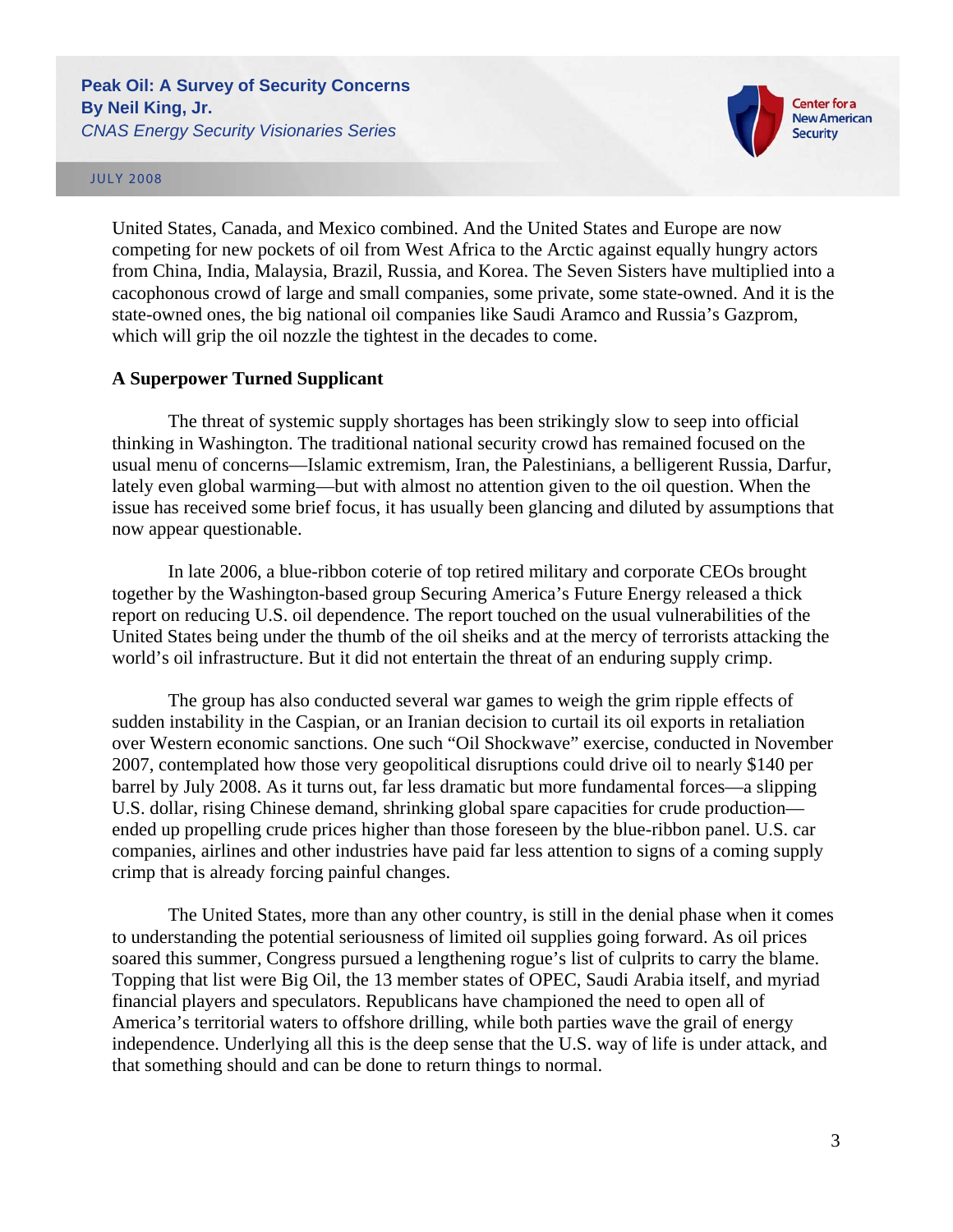

### JULY 2008

For many analysts, these whiffs of panic underscore what may be one of the largest challenges if oil supplies grow tighter and prices continue to soar: the potential for irrational and costly responses within the U.S. political establishment. For strictly domestic gain, and with limited sense of their implications, members of Congress could easily begin to take steps that would reverberate adversely around the world.

U.S. lawmakers have already begun to lash out at Arab governments, threatening various forms of retaliation if they don't ramp up production. Relations are becoming increasingly tense between the United States and Saudi Arabia, the world's largest oil exporter and for years the only country with any real ability to step up output in times of real crisis. New York's Democratic Senator Charles Schumer led the way on Capitol Hill this summer by lobbing threats at the Saudis if they didn't immediately boost their oil production. His proposals ranged from threats to bar U.S. arms sales to prohibiting any form of nuclear cooperation with the Saudis.

The senior-most Republican on the House Foreign Affairs Committee, Florida's Ileana Ros-Lehtinen, put out a statement in July that typified the curious bluster of many in Congress. While "ordinary Americans are finding it increasingly difficult to afford to drive to work," she said, "the streets of Riyadh are paved with petrodollar gold and oil profits help fund Islamist militants." The solution? Saudi Arabia must increase production "and adhere to its leading role in the world market."

These and other congressional rumblings have raised eyebrows both in the Middle East and in Western financial circles, largely because their effect would almost certainly weaken an already vulnerable U.S. economy. America's huge thirst for imported oil is now costing the country \$1.2 billion a day, up from around \$330 million a day in 2002. The U.S. foreign energy bill now accounts for nearly half of the country's soaring trade deficit, which in turn weakens the dollar and drives investors all the more into commodity investments. A weaker dollar in turn boosts the price of oil, thus increasing the trade deficit—an evil spiral that batters the United States like no other country.

The risk is that U.S. lawmakers and the public react to the increasing financial pressures by turning against outside investors, particularly those coming from the oil-rich Persian Gulf. In a repeat of the Dubai Ports World blow up of 2006, such a reaction would help drive still more dollar-denominated capital away from the United States, assuring that it lands instead in Europe, Asia, and the Middle East. The big petro-states, including Saudi Arabia and Russia, have recently emerged as the U.S. government's biggest creditors as they plow their profits back into U.S. Treasury notes. What we are witnessing is a slow resetting of the world's economic and geopolitical stage as wealth seeps from the United States to countries with interests that often don't overlap with those of Washington. This dependence on financing from cash-rich petrostates like Saudi Arabia will become all the more intense in the wake of September's Wall Street crisis, and the administration's \$700 billion bail out proposal.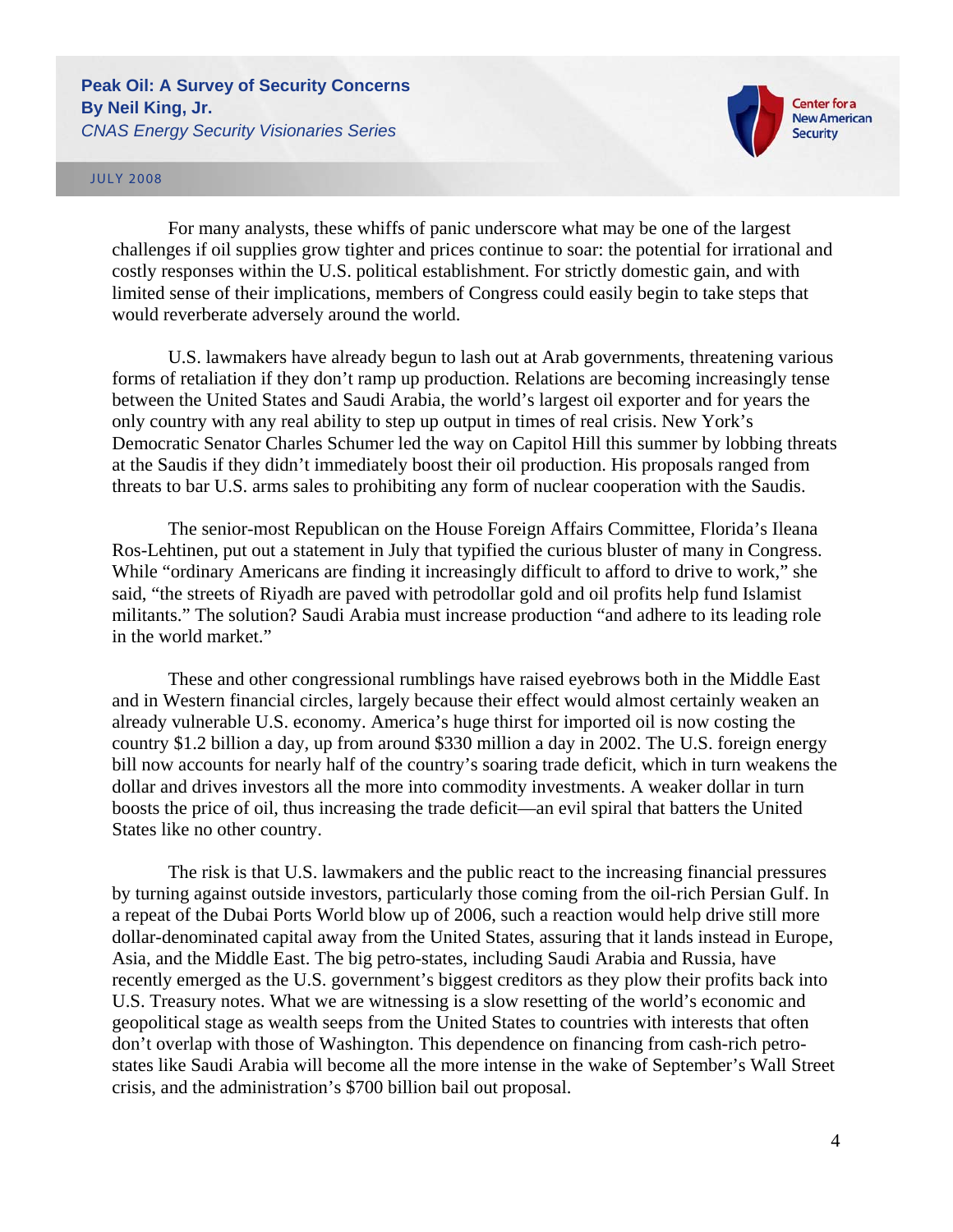

### JULY 2008

The anti-Arab sentiment that swept through the United States after September  $11<sup>th</sup>$  has already brought changes that will undermine U.S. energy security over the long haul. Middle East petroleum geologists and young oil executives that used to flock to U.S. universities are now increasingly staying at home or going to China and Europe instead. The personal ties that have long linked the United States to the world's largest oil repositories are now rapidly fraying.

As oil supplies grow tighter, the heaviest economic blow will clearly fall on the United States, which today soaks up nearly a quarter of the world's daily output. If the worsening mortgage crisis ends up shoving the United States into recession, as seems increasingly likely, high oil prices will only deepen the pain. A period of sustained tightness in the world's oil market would devastate large portions of the U.S. economy in ways that would weaken the country's international standing and reverberate around the world.

### **Looking Forward, Looking Back**

A good way to peek at what may be coming is to look clearly at what happened during one week in July 2008. With oil up nearly 50 percent on the year and hovering around \$140 per barrel, there were signs of real strain across the globe:

In South Korea, high petrol prices helped fan mass antigovernment protests. In Britain, calls built for the government to slash its petrol taxes, a key component in every European state budget. An aviation industry group announced that 25 airlines around the world have declared bankruptcy or gone out of business since January. Hotel and rental car companies in the United States saw their shares fall amid a sharp slowdown in travel. Pakistan said its total oil stocks dwindled to 16 days of supply. In Mexico, officials announced that one of the world's largest oil fields, the famous Cantarell oil complex, has seen its production plunge by a third in just a year. Fuel subsidies in Mexico were expected to cost the government \$20 billion this year. In Washington, House Speaker Nancy Pelosi called on President Bush to release oil from the country's strategic reserve, which holds 710 million barrels, in a bid to drive down prices. Senator John Warner soon after proposed that the United States begin to debate whether it makes sense to re-impose the 55-mile-an-hour national speed limit.

Protestors in Malaysia packed into a stadium to rally against the government's 40 percent increase in petrol prices. The leaders of Malaysia and Indonesia said that soaring food and oil prices pose "grave threats" to the world economy. Militants in Nigeria stepped up their attacks on the country's oil infrastructure, driving Nigerian oil exports to new lows. Two days of missile tests in Iran reinforced fears of major supply disruptions through the Strait of Hormuz, conduit for 40 percent of the world's tanker-carried crude. A dozen of the largest U.S. airline companies launched an unprecedented lobbying front to push Congress for legislation cracking down on "speculators."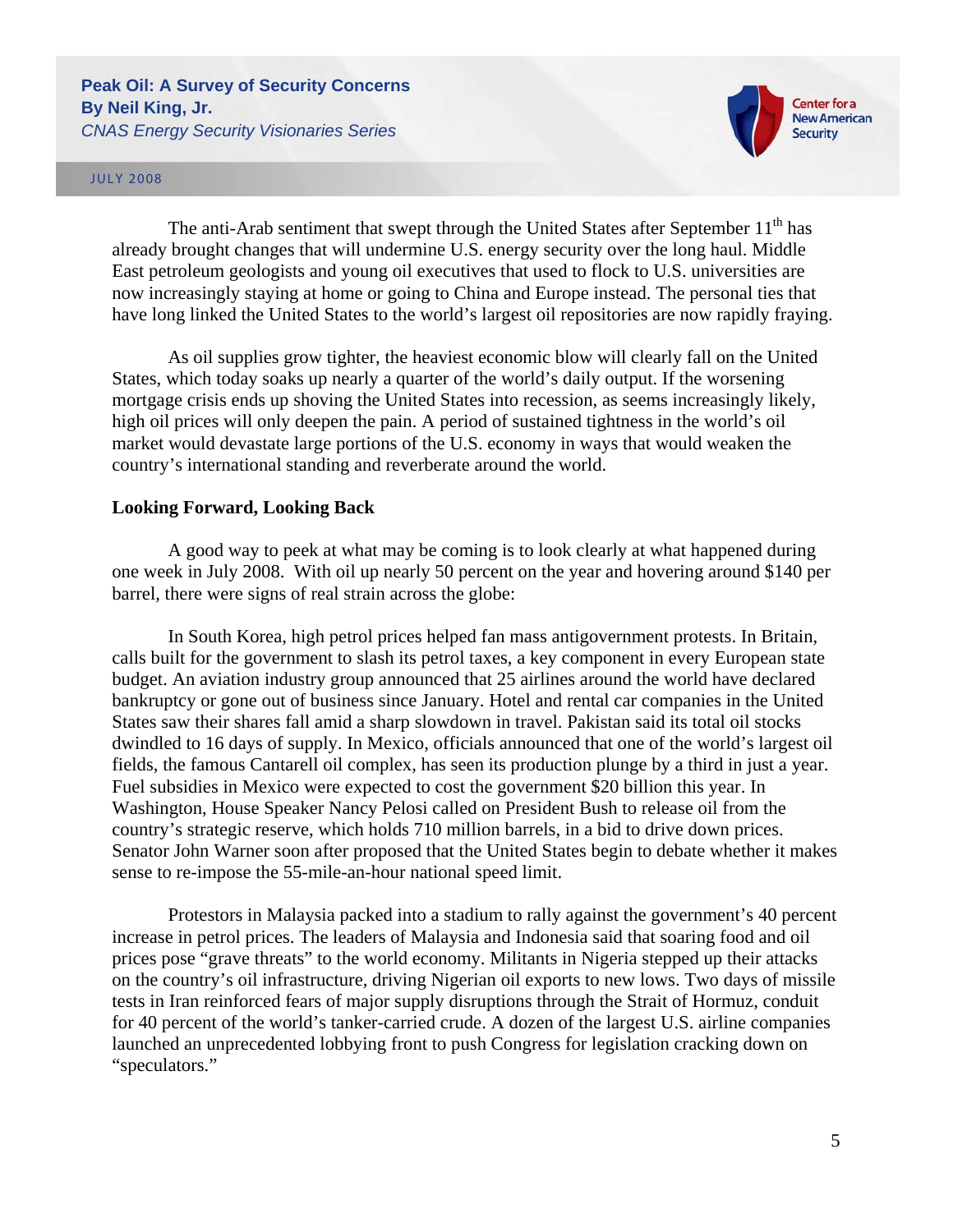

#### JULY 2008

But to understand better how this crisis is strikingly different from all previous ones, let's look even farther back. The world's last true energy shock came in the late 1970s and early 1980s, when the Iranian Revolution and the Iran-Iraq war sent a panic through the oil market, driving prices up to record highs in the first half of 1981.

The crisis reinvigorated cries for change in the United States. In July 1979, President Carter gave an extraordinary televised speech. He lamented the country's "intolerable dependence on foreign oil," which he said "threatens our economic independence and the very security of our nation." That dependence, he said, posed "a clear and present danger to our nation."

Then look at what happened next. That same year, Alaska's Prudhoe Bay hits its peak production of 1.5 million barrels a day. Mexico's huge Cantarell field came on stream, almost doubling Mexican production between 1979 and 1983. Britain's share of the fertile North Sea roared into action, sending British production up by 1 million barrels per day from 1980 to 1985, when the United Kingdom almost equaled Saudi Arabia in crude output.

U.S. consumption also fell sharply during those years, so that by 1985, the world was again awash in cheap oil. In a blink, the clear and present danger was neither clear nor present. The American oil thirst shot back to its pre-crisis levels, and then grew apace for the next two decades. This time, if there are any Prudhoe Bays, Cantarells, and North Seas coming on stream, it's not going to happen for years. And while the United States and Europe may crimp, there is no sign yet of a significant decline in demand in the Middle East or Asia.

Perhaps one of the most remarkable features of the energy bind the world now faces is how few saw it coming, and how its manifold ramifications have barely begun to reverberate through the U.S. national-security establishment, much less within the U.S. government.

### **Under Pressure: Global Trade**

The recent price spike has already begun to shake up trading patterns that have evolved over decades—illustrating how the very concept of globalization is founded on cheap oil, and how much the global system could teeter if and when oil grows scarcer.

At \$140 a barrel, containers of T-shirts or running shoes coming all the way from China suddenly weren't so cheap anymore. CIBC World Markets chief economist Jeffrey Rubin recently found that it cost \$3,000 to ship a 40-foot container from Shanghai to New York in 2000, when oil averaged around \$32 a barrel. As of this summer, the same container cost closer to \$8,000 to ship.

The higher crude soars, the less sense it makes to source goods from China, Vietnam, or other manufacturing hubs whose distance from major markets was overshadowed by their huge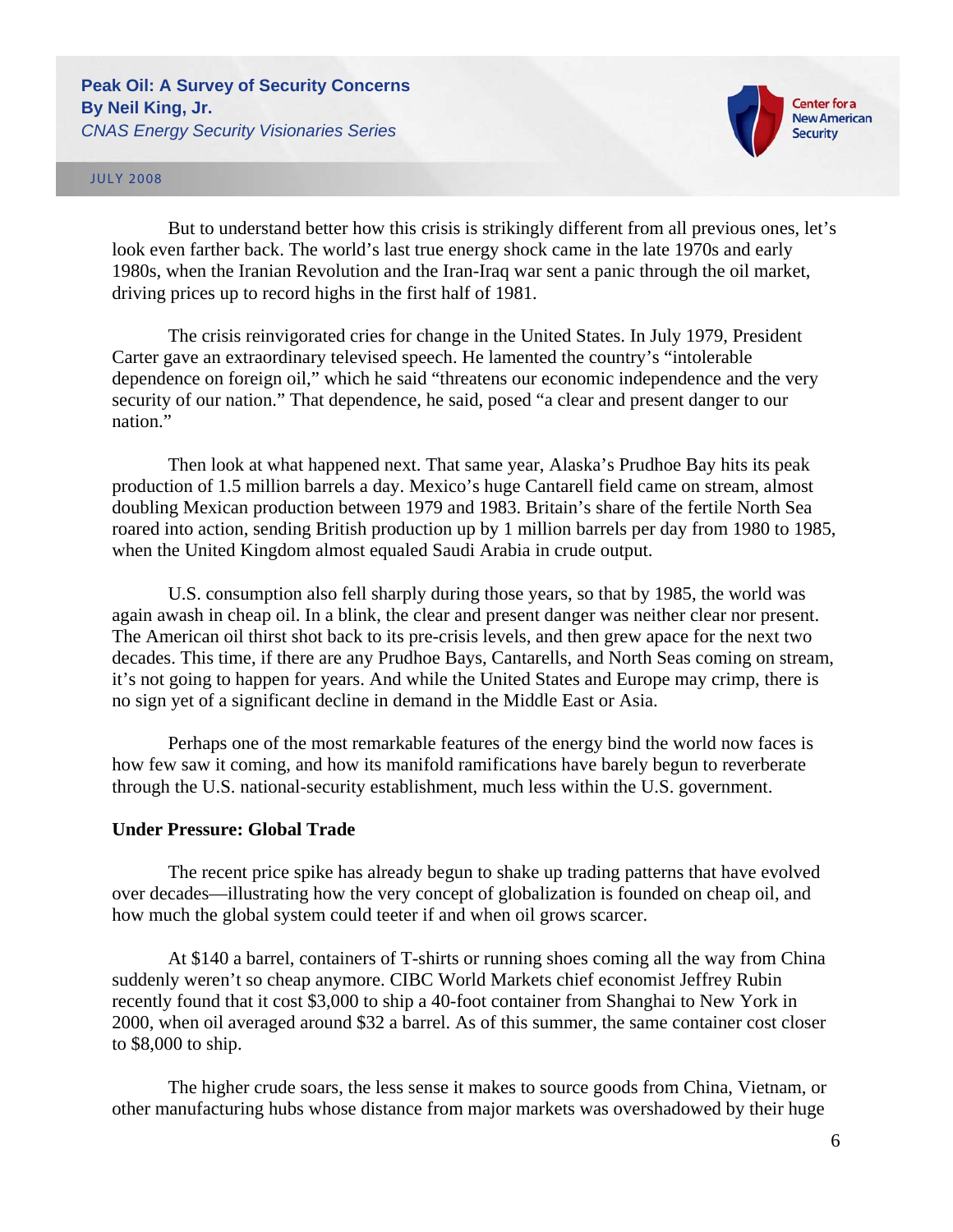

#### JULY 2008

cost advantage on the labor side. Mr. Rubin argues that oil at \$200 a barrel would eliminate all the international tariff reductions gained since the 1960s, thus ushering in what he calls "a fundamental realignment in trade patterns."[2](#page-15-1)

But that shift will be far from even, and will benefit some while harming others. China stands to be the hardest hit, as so much of its domestic economy is now built around shipping manufactured goods to Europe and the United States. So will many of the countries in South America and Asia that have ridden the wave of the global food trade. In April alone, Chile sent \$153 million worth of fresh grapes to the United States — a good chunk of the \$718 million bill that month alone for fruit shipped to American supermarkets from 68 countries. Also in April, 31 countries shipped \$28 million worth of water to finicky Americans. Two months before— Valentine's month—Colombia flew \$69 million worth of roses and other flowers in cooled jumbo jets to American wholesale florists. Will all this make sense if oil crawls above \$200 a barrel?

Just as countries and whole regions have reoriented their economies to pursue the enticements and allures of global trade, restrained oil supplies and soaring fuel prices could begin to unravel that system, spawning unrest in many of the world's least stable places. In Pakistan, to cite one striking example, much attention has been given to the encroachment of Taliban forces into the Northwest Frontier. But perhaps equally disturbing, and almost entirely unnoted, is how the country's dwindling fuel supplies have led to widespread blackouts, all but shuttering Pakistan's crucial textile industry.

### **And To A Few, Increasing Power**

Even beyond a redrawn trade map, the tightening of global oil supplies is already leading to a redistribution of power and strategic leverage that will affect the world in manifold ways. Slumping production from Britain, Norway, Russia, and Mexico point to a much larger trend: that from here on out, it will be OPEC that will have to satisfy most of the world's growing thirst for crude.

In other words, we are fast returning to the scenario that President Carter found so alarming in 1979, except this time, oil is likely to be selling for \$150 a barrel instead of \$25 or \$30, resulting in a far more significant and sustained transfer of wealth and clout.

In 1979, OPEC's members—among them Saudi Arabia, Kuwait, Iran, Iraq, and Venezuela—supplied 47 percent of the world's oil. The developed democracies of Europe and North America supplied another quarter. Today, OPEC's share has fallen closer to 40 percent, while the amount of oil coming from the developed democracies has ebbed to 23 percent. What's made up the difference, by and large, has been increased production in the former Soviet Union and West Africa.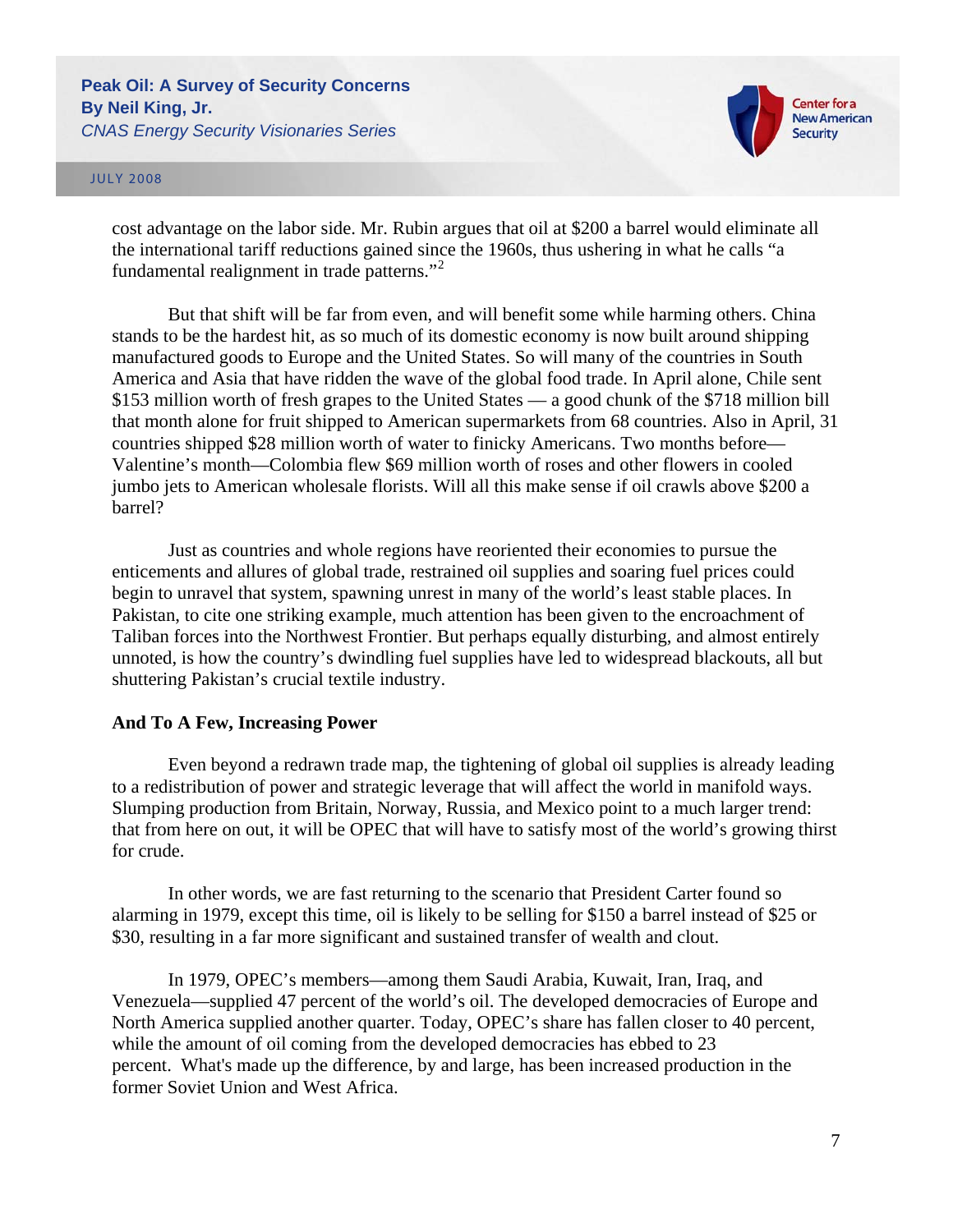

### JULY 2008

 But the days are almost certainly over when the world could count on countries outside of OPEC contributing significant new increments of oil. From the Gulf of Mexico to Siberia, many of the world's largest and oldest fields are now facing sharp decline rates. So to make up for that, companies have to squeeze oil from the sands of Canada or seek it in the deep waters off of Brazil.

Where the forecasters do see the majority of future growth are countries such as Saudi Arabia, Iraq, Iran and Venezuela—all members of the OPEC cartel. But a new mentality is taking hold in many OPEC countries that is likely to hike tensions in coming years if prices stay where they are now, or move higher. If your current production is already earning you billions of dollars a month, why invest tens of billions more to try to boost that production in two or three years, especially when it may be more economically prudent to leave that oil in the ground? Yes, big consuming countries like the United States might howl, but won't you be doing your grandchildren a favor? If the world has truly entered a supply-restrained era, or even passed its peak production, then surely prices aren't likely to fall. Saudi King Abdullah said as much earlier this year, noting that he had ordered the country's oil officials to leave some of the country's untapped fields in place for future generations.

Tight supplies strengthen the hand dramatically of anyone who is able to disrupt them; the tighter the supplies, the greater the leverage. Nigerian militants with a few machine guns, a speed boat, and email access have repeatedly driven up the world price of crude. Libya, responsible for just two percent of world output, jarred markets earlier this year when it threatened to slash its output if the United States didn't block several lawsuits against Tripoli over the Lockerbie bombing. Venezuela's Hugo Chavez has also threatened to cut off oil shipments to the United States if ExxonMobil prevails in its bid to freeze Venezuelan assets as part of a legal dispute between the two sides.

During past crises, most recently after the Iraqi invasion of Kuwait in 1990, Saudi Arabia had plenty of spare capacity to make up for lost production. But its useable spare capacity now would barely make up half the difference if Iran were to go offstream. A concerted campaign by Iran and Venezuela to stop exports for even a few weeks would send oil prices soaring.

### **Mexico's Slide: An Early Warning**

It is still impossible to say if the world has hit an all-time production ceiling. Even if it has, that fact wouldn't be clear for years. What's much easier to see are the individual peaks, and where their downward ridges point. The United States hit its peak in 1970, when it produced 11.2 million barrels a day, or almost a quarter of the world's supply at the time. It has fallen steadily ever since, to almost half that rate now.

The swift downturn in oil production in some countries threatens to rattle entire regions. Nowhere is this truer than Mexico. The country has relied heavily on oil revenues since it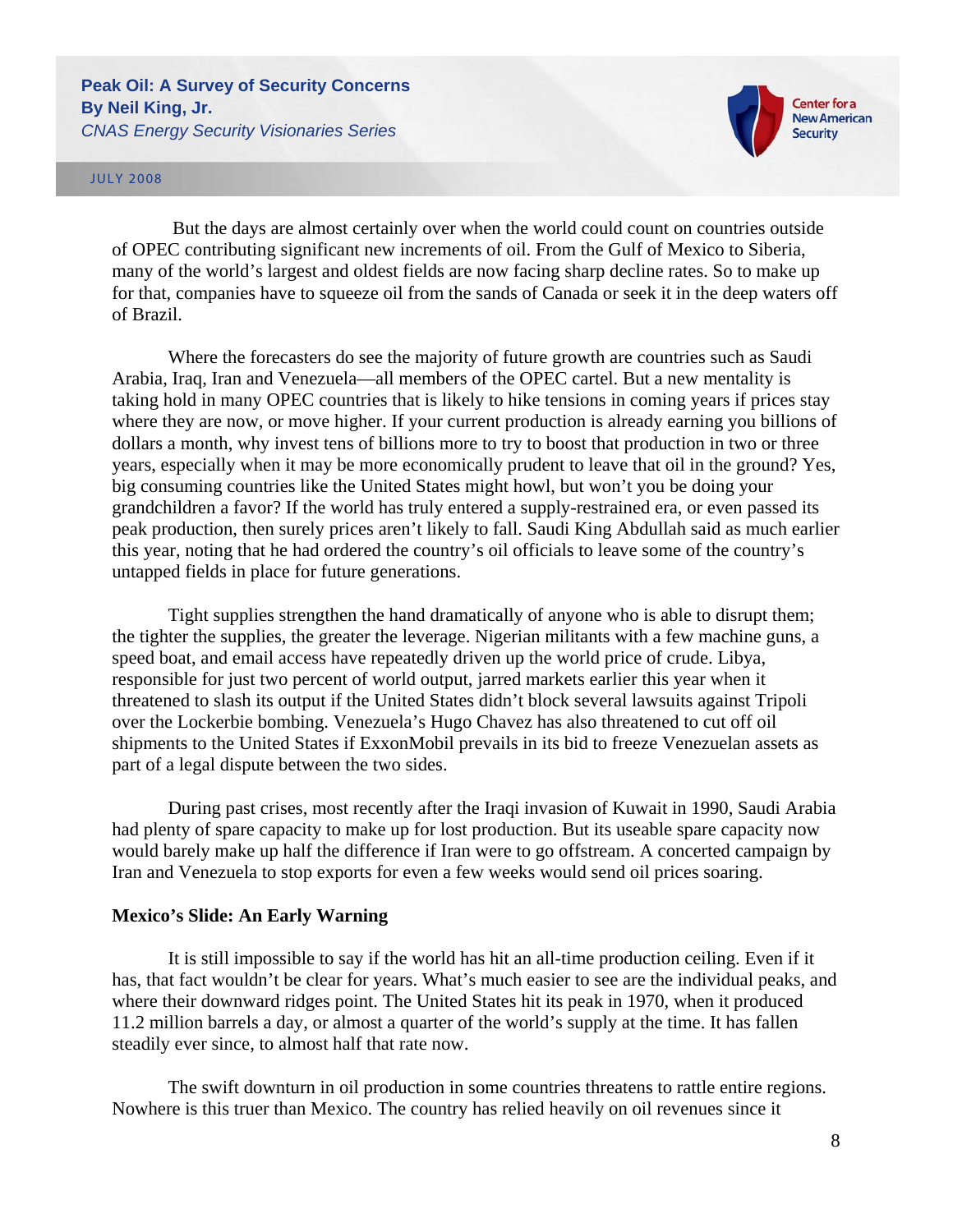

### JULY 2008

nationalized the oil industry in 1938. Production grew dramatically until it hit 3.8 million barrels per day in 2004. It has fallen steadily since then, dipping below 2.7 million barrels per day in May 2008. The Cantarell oil complex is depleting so fast that Mexico's legislature is at last debating whether to tweak the country's longstanding prohibition against contracting with foreign oil companies.

The gloomiest forecasters say the country could become a net oil importer within five years. Even if the country threw open its doors tomorrow to foreign operators, it would take most of a decade to make any real difference. Offshore rigs are in such demand that lease-fees for some deepwater drilling ships have now jumped to over \$700,000 a day; the wait to secure one is years long. The industry is also suffering from a serious labor shortage.

Mexico's slumping oil industry is bad news for both Mexico and the United States. Mexico's government relies on its national oil company, Pemex, for nearly 40 percent of its budget. The evaporation of that revenue would clearly damage the economy, sending still more workers north in search of jobs—a potent mix if a struggling U.S. economy has also jacked up the U.S. unemployment rate. A depleted federal budget would also hobble the government's escalating battle against the growing power of the Mexican drug cartels, with wide-ranging consequences on both sides of the border.

Mexico is also the third largest supplier of crude to U.S. refiners, after Canada and Saudi Arabia. Whole refineries along the U.S. Gulf Coast are designed to handle Mexico's heavier crude, which is also just days away by ship. Oil from the Middle East, by comparison, requires weeks to get to Texas or Louisiana. The disappearance of Mexico's supply—now about 8 percent of the U.S. market—would put a serious squeeze on the U.S. energy sector. It would also increase the country's reliance on far less reliable suppliers in West Africa and the Persian Gulf—to say nothing of Venezuela. But here again, the U.S. government has barely begun to take notice of what is happening south of the Rio Grande.

### **At the Pentagon, A Belated Awakening**

Not all corners of Washington are deaf to the looming challenges of a potential crimp in global oil supplies. The periodic howls for the United States to kick its "foreign oil addiction" are now taking on more urgency but also more nuance and range, animated in part by the sense that the world could be in for a jolt.

This is particularly so within the Department of Defense. There is now an intellectual ferment on energy issues within the Pentagon that may be unrivalled anywhere else in the government, including the Department of Energy. The main prod is simple: the military's own growing sense of vulnerability. The U.S. military chugs down 300,000 barrels of oil a day—a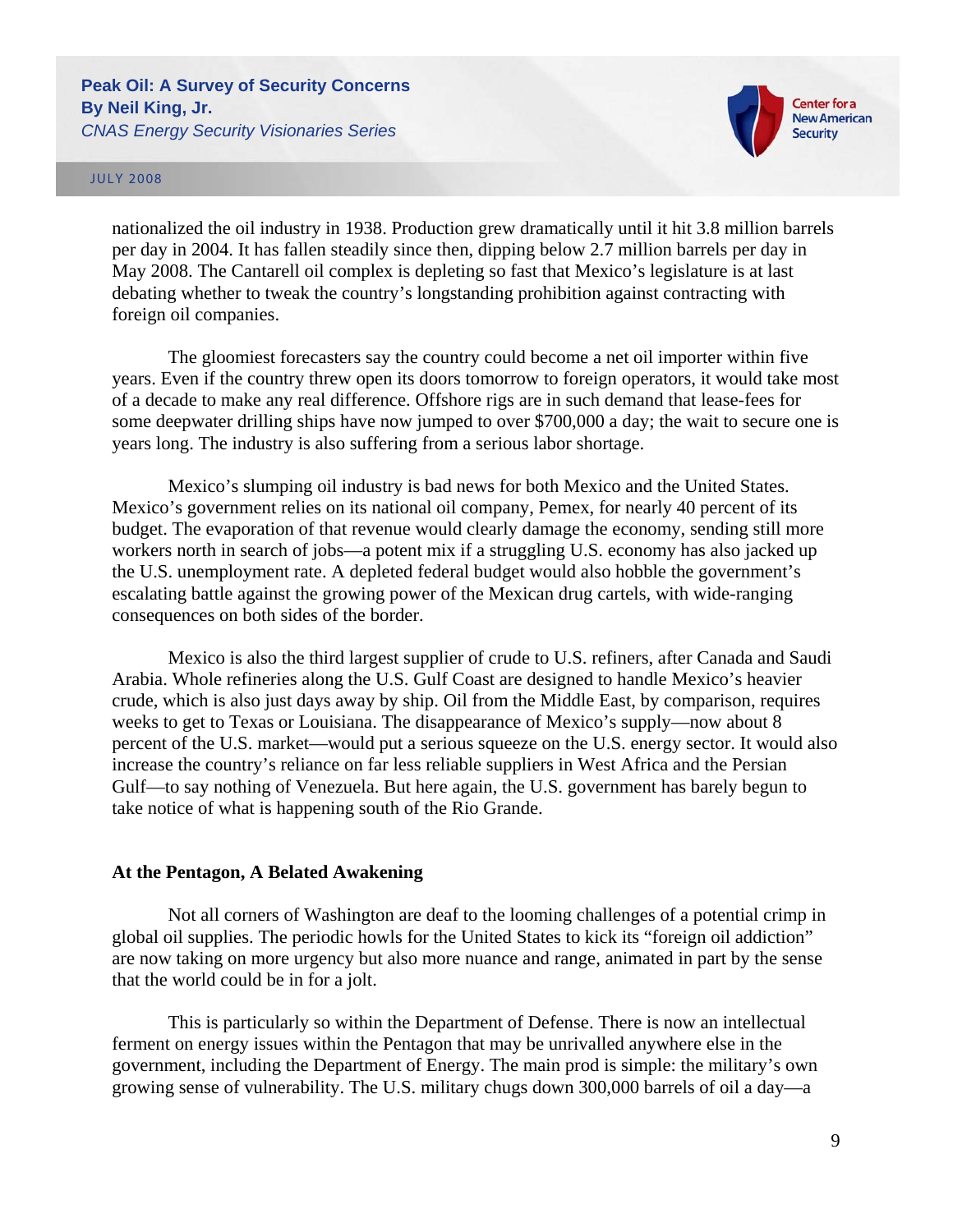



thirst equal to that of Portugal. In Iraq alone it consumes around 40,000 barrels a day—about the same as the state of Rhode Island.

Military hardware, particularly American tanks, fighter jets, and ships, have never been built for efficiency. In a superb recent piece on the subject, "The Fuel Gauge of National Security," published in May 2008 in Armed Forces Journal, Commander Jeffrey Eggers of the Joint Staff dissects what he calls "oil's grip on our military." The M1 tank, he notes, is the only tank in the world powered by a gas turbine jet engine—"yet our flying main battle tank has such poor gas mileage that is has to be trucked to the front lines."[3](#page-15-1) Aerial refueling tankers routinely dump excess jet fuel prior to landing.

The cost of the U.S. military's profound dependence on diesel, gasoline, and jet fuel will approach \$10 billion this year. But many of the costs can't be measured in dollars. Many U.S. soldiers and hired contractors have been killed hauling fuel into Iraq. The energy footprint of the U.S. soldier in Iraq, Commander Eggers notes, is 16 times higher than his compatriot during World War II, when severe shortages of diesel stalled Patton's push toward Berlin. This heavy reliance on diesel at remote forward operating bases in both Iraq and Afghanistan has prompted a number of efforts to find new ways to generate electricity in the field.

A small group within the Pentagon is also pushing the civilian leadership and top brass to take fuel efficiencies more seriously, so that the true cost of fuel is weighed during the acquisition process. A Pentagon study completed several years ago, when oil was far cheaper than it is now, found that jet fuel delivered by aerial tanker cost more than \$42 a gallon, while diesel hauled into Iraq cost well over \$8 a gallon, if one adds in the enormous cost of delivery.

There is a growing contingent of peak oil adherents within the U.S. Armed Forces that is in turn churning out an expanding body of work on the challenges the military may face in an energy-constrained future.

Others, though, worry less about the Army or Navy keeping their own fuel tanks full and more about how the military is being sucked increasingly into regions where the overriding strategic interest is oil. This tilt will only become more pronounced as the world's most productive pools of oil grow more finite. Retired Admiral Dennis Blair remembers how, as late as the 1970s, the U.S. military presence in the Persian Gulf consisted of a single admiral and an unarmed flagship with a couple of small destroyers. During his time in the 1990s as Pacific commander, based in Honolulu, he has a different memory: that of aircraft carriers steaming through the Pacific on their way to the Gulf.

Today, the country obviously has its most active—and onerous—military presence in the Persian Gulf, not just in Iraq but also in Bahrain, where the Navy has bulked up substantially to keep Iran in check and the Strait of Hormuz open to tanker traffic. The U.S. European Command has also been extending its reach far beyond its traditional region, creating a Caspian Guard to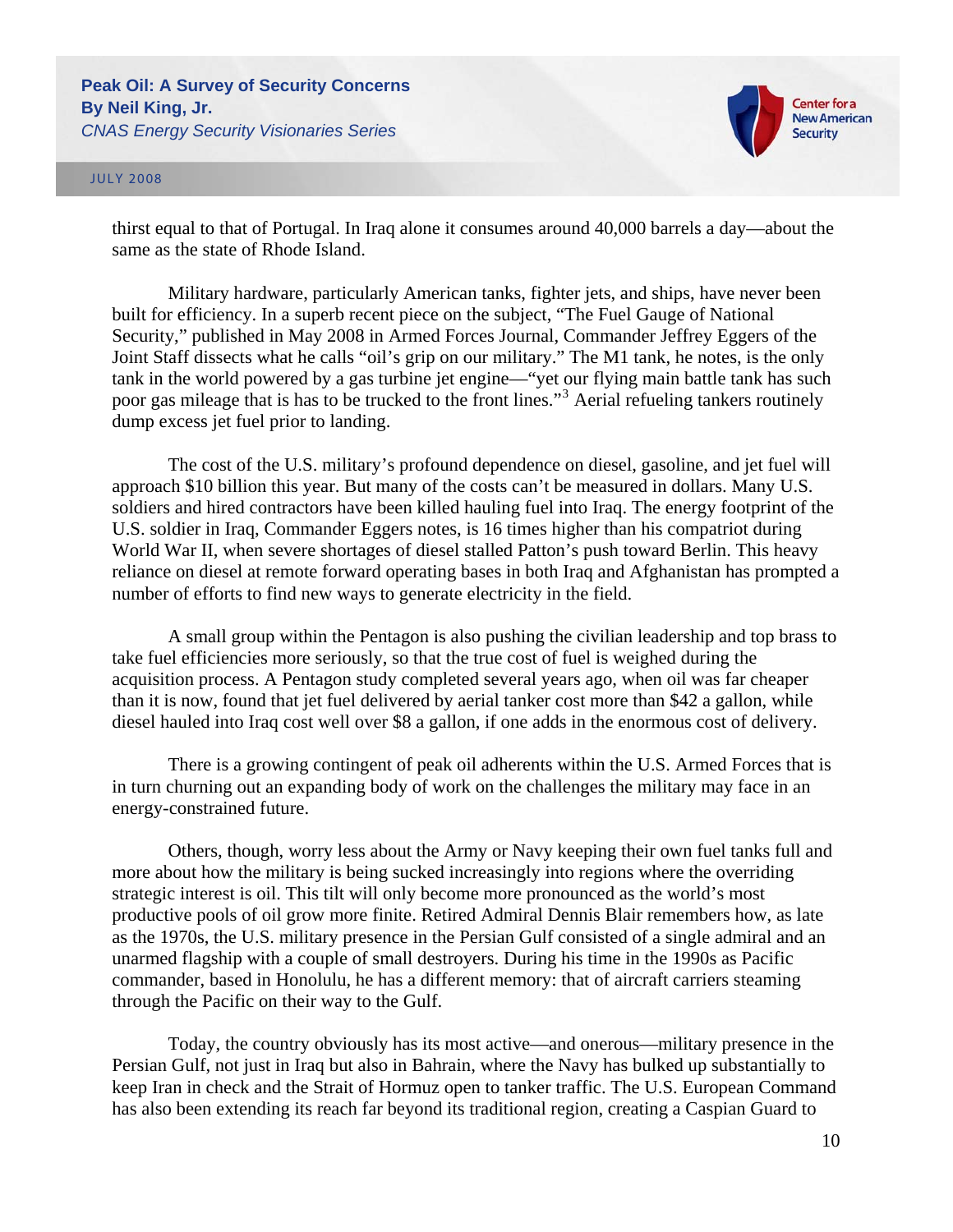

#### JULY 2008

help the oil- and gas-rich countries of Azerbaijan and Kazakhstan guard their airspace and land and maritime borders. EUCOM has also been reaching out to the countries of West Africa, such as Nigeria, Angola, and Equatorial Guinea, which collectively supply more oil to the United States than the whole of the Middle East. Discussions about creating a new Africa Command remain up in the air, but the Navy recently sent a small flotilla on a several month port-to-port mission through the Gulf of Guinea to show U.S. military solidarity in the region. The creation of an Africa Command would be the first new U.S. regional command structure since President Reagan created the Middle East-focused Central Command in 1983.

Admiral Blair is one among many strategists, including a number within the U.S. military, who worry that tight oil supplies and sky-high fuel prices are already transforming the U.S. military into a global petroleum police force, to the detriment of its many other responsibilities in Asia, Africa, and South America. Commander Eggers hopes there is still time for the Defense Department to play a lead role in developing technologies to wean the United States —and its intensely oil-dependent military—off of hydrocarbons. "Oil's ascendancy to a strategic commodity was through the military," he wrote; "the military should also be the source of its demise."[4](#page-15-1)

### **Next Up, Resource Wars?**

In the United States, the prospect of diminished oil supplies and skyrocketing prices raises fears of recession, ebbing international status, and a transformation of the American way of life. In the big developing countries of Asia—above all China—the same prospect evokes images of mass unrest and the denial of potential superpower status.

No country has been more determined than China over the last decade to assure that its rapid rise isn't tripped up by a lack of energy. In Angola, Nigeria, Sudan, Iran, and across Central Asia, the Chinese government and Chinese state companies are going to extraordinary lengths to build infrastructure, create alliances, and sew up oil contracts. The ultimate aim is to lock in a number of long-term exclusive arrangements with suppliers in Africa, the Middle East, and Central Asia that would give China the assurance it seeks that no supply disruption will derail its economic ambitions. China's quest to build a major deep-sea naval force, analysts say, is driven in part by its desire to protect critical sea lanes like the Strait of Malacca, through which all Asia-bound Middle East oil must pass.

The Defense Department, in its more recent report on the "Military Power of the People's Republic of China," said that beyond Beijing's usual fixation on Taiwan, an "analysis of China's military acquisitions and strategic thinking suggests Beijing is also developing capabilities for use in other contingencies, such as conflict over resources."<sup>[5](#page-15-1)</sup>

The Bush administration has also cast an increasingly wary eye on Russia's myriad efforts to tighten its energy grip over Europe, particularly when it comes to Europe's increasing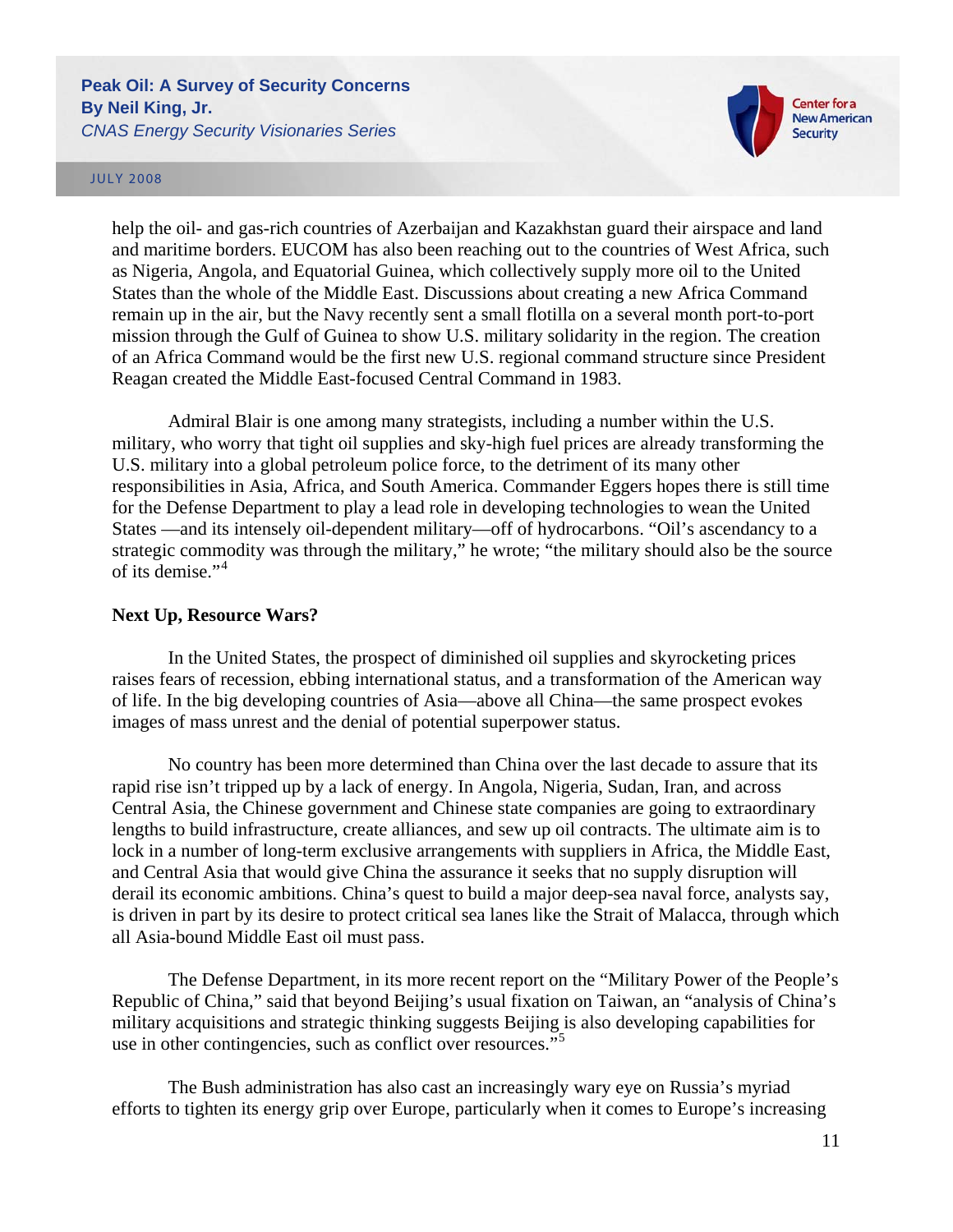

#### JULY 2008

dependence on imported natural gas. Beyond its own abundant supply routes to Europe from its own territory, Russia's Gazprom is now busy working to lock down supply arrangements from the Caspian, Iran, and North Africa. The recent fighting in Georgia has highlighted Western Europe's vulnerabilities on the energy front. A key energy conduit, Georgia is home to the only oil pipeline outside of Russian control that can move the oil riches of the Caspian region to markets in the West. In the first week of its August war with Georgia, Russia dropped bombs within feet of the Baku-Tbilisi-Ceyhan pipeline and took down a railroad bridge that carried Kazak crude to the Georgian port of Poti.

At the same time, many of the recent fulminations in Congress over Saudi Arabia's alleged unwillingness to boost its output illustrate that a strong sense of resource entitlement continues to live on within the U.S. political establishment. While Rep. Ros-Lehtinen demands heatedly that the Saudis pump more oil to help commuters in Miami, she also opposes calls to open Florida's Gulf coast to oil exploration.

Many commentators in the United States and abroad have begun to wrestle with the question of whether soaring oil prices and market volatility could spark an outright oil war between major powers—possibly ignited not by China or Russia, but by the United States. In a particularly pointed speech on the topic in May, James Russell of the Naval Postgraduate School in California addressed what he called the increasing militarization of international energy security. "Energy security is now deemed so central to 'national security' that threats to the former are liable to be reflexively interpreted as threats to the latter," he told a gathering at the James A. Baker Institute for Public Policy at Houston's Rice University.<sup>[6](#page-15-1)</sup>

The possibility that a large-scale war could break out over access to dwindling energy resources, he wrote, "is one of the most alarming prospects facing the current world system."

Mr. Russell figures among a growing pool of analysts who worry in particular about the psychological readiness of the United States to deal rationally with a sustained oil shock. Particularly troubling is the increasing perception within Congress that the financial side of the oil markets no longer functions rationally. It has either been taken over by speculators or is being manipulated, on the supply side, by producers who are holding back on pumping more oil in order to drive up the price. A breakdown in trust for the oil markets, these analysts fear, could spur calls for government action—even military intervention.

"The perceptive chasm in the United States between new [oil] market realities and their impact on the global distribution of power will one day close," Mr. Russell said. "And when it does, look out."[8](#page-15-1)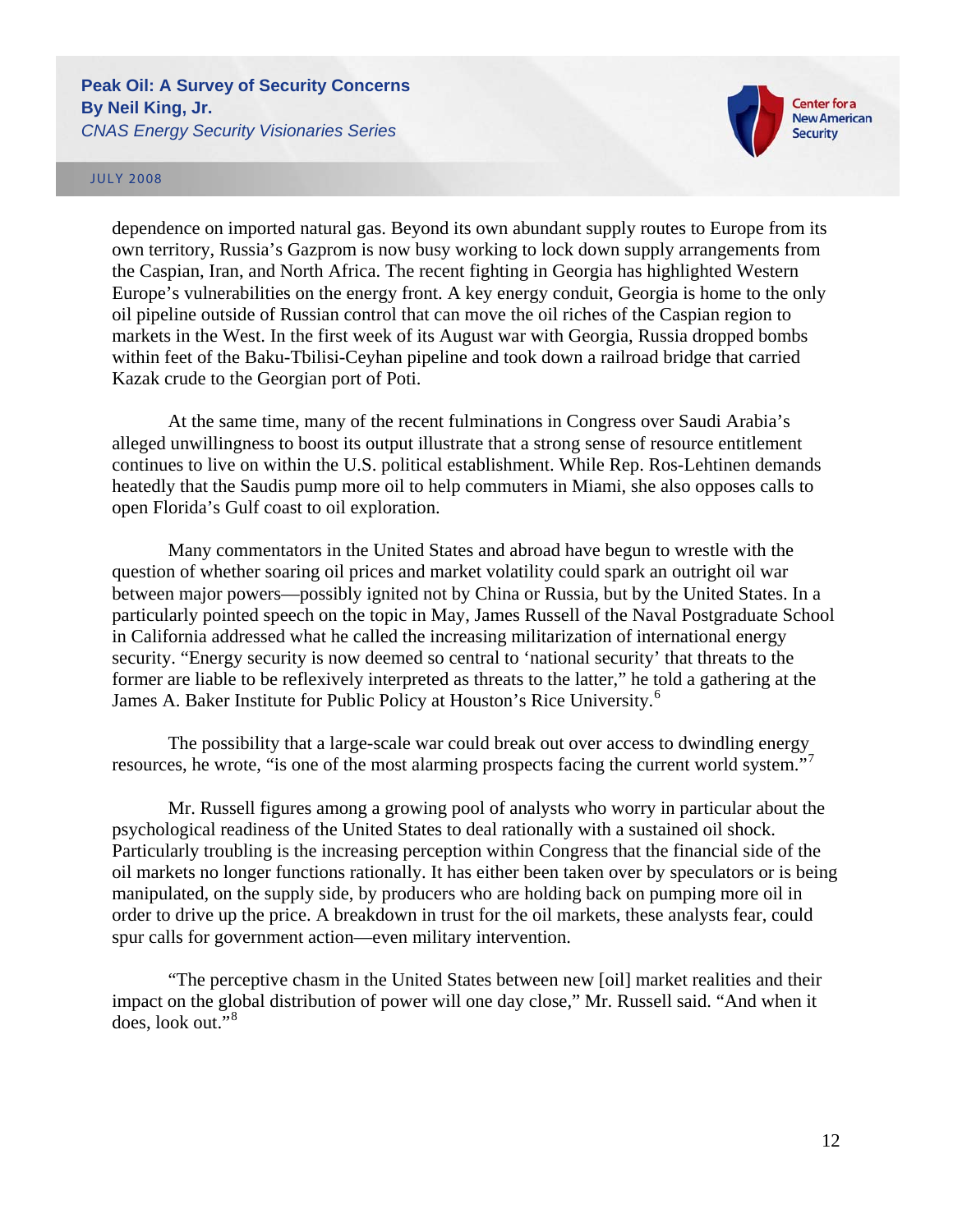



## **The World at Peak: Taking the Dim View**

For years, skeptics scoffed at predictions that the United States would hit its own domestic oil production peak by sometime in the late 1960s. With its oil fields pumping full out, the U.S. in 1969 was providing an astonishing 25 percent of the world's oil supply—a role no other country has ever come close to matching. U.S. production then peaked in December 1970, and has fallen steadily ever since, a shift that has dramatically altered America's own sense of vulnerability and reordered its military priorities. During World War II, when its allies found their own oil supplies cut off by the war, the United States stepped in and made up the difference. Today it is able to meet less than a third of its own needs.

A similar peak in worldwide production would have far more sweeping consequences. It would, for one, spell the end of the world's unparalleled economic boom over the last century. It would also dramatically reorder the wobbly balance of power between nations as energychallenged industrialized countries turn their sights on the oil-rich nations of the Middle East and Africa.

In a peak oil future, the small, flattened, globalized world that has awed recent commentators would become decidedly round and very vast again. Oceans will reemerge as a hindrance to trade, instead of the conduit they have been for so long.

An energy-born jolt to the world economy would leave no corner of the globe untouched. Unable to pay their own fuel bills, the tiny Marshall Islands this summer faced the possibility of going entirely without power. That is a reality that could sweep across many of the smallest and poorest countries in Africa, Asia, and Latin America, reversing many of the tentative gains in those regions and stirring deep social unrest. Large patches of the world rely almost entirely on diesel-powered generators for what skimpy electricity they now have. Those generators are the first to run empty as prices soar. A British parliamentary report released in June on "The Impact of Peak Oil on International Development" concluded that "the deepening energy crisis has the potential to make poverty a permanent state for a growing number of people, undoing the development efforts of a generation."<sup>[9](#page-15-1)</sup>

We are seeing some of the consequences already in Pakistan – a country of huge strategic importance, with its own stash of nuclear weapons – that is now in the grips of a severe energy crisis. By crippling the country's economy, battering the stock market, and spurring mass protests, Pakistan's power shortages could end up giving the country's Islamic parties the leverage they have long needed to take power. It is not hard to imagine similar scenarios playing out in dozens of other developing countries.

Deepening economic unrest will put an enormous strain on the United Nations and other international aid agencies. Anyone who has ever visited a major UN relief hub knows that their fleets of Land Rovers, jumbo jets and prop planes have a military-size thirst for fuel. Aid agency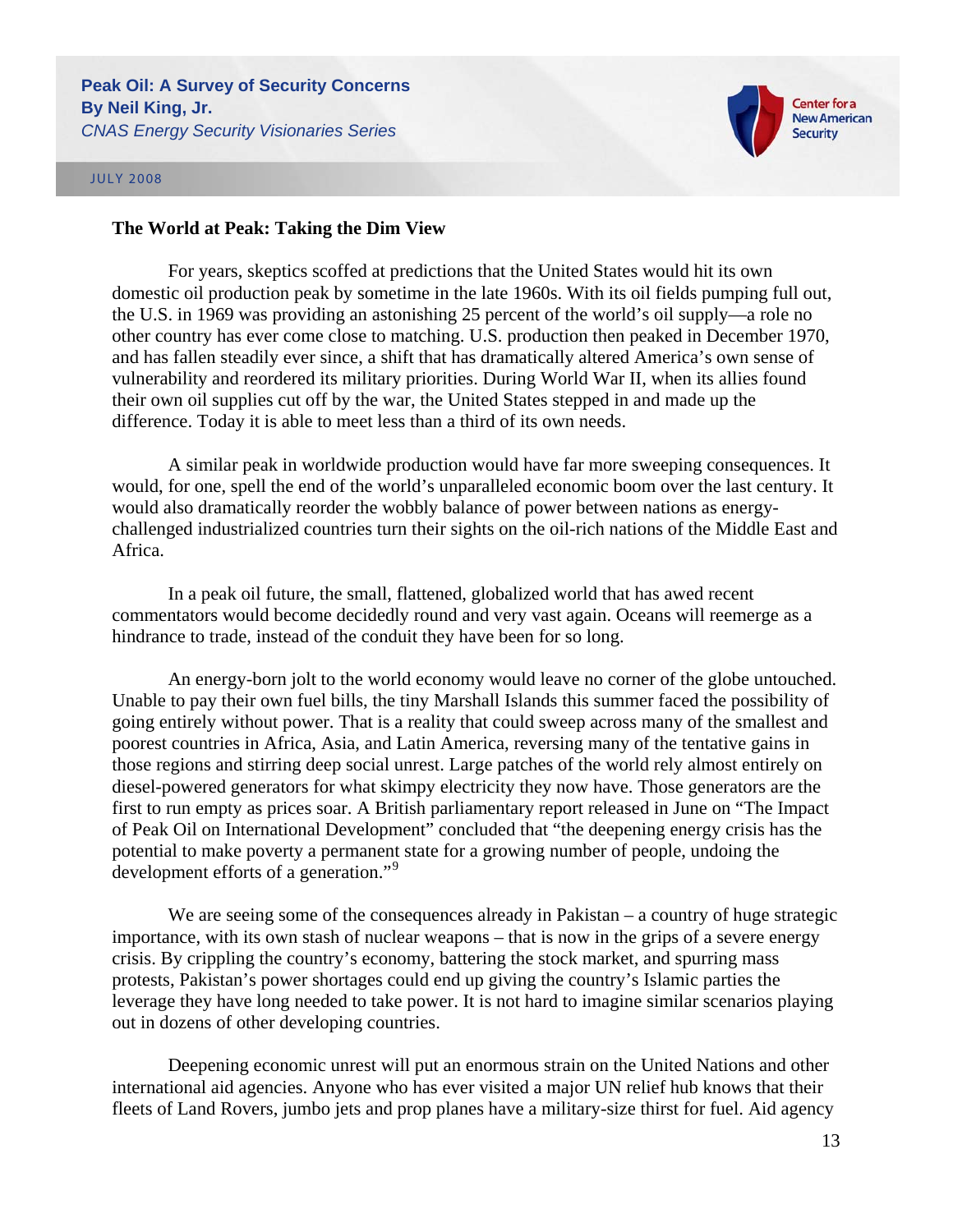



budgets will come under unprecedented pressure just as the need for international aid skyrockets and donor countries themselves feel pressed for cash.

A peaking of oil supplies could also hasten the impact of global climate change by dramatically driving up the use of coal for power generation in much of the world. A weakened world economy would also put in jeopardy the massively expensive projects, such as carbon capture and storage, that many experts look to for a reduction in industrial emissions. So on top of the strains caused by scarce fossil fuels, the world may also have to grapple with the destabilizing effects of more rapid desertification, dwindling fisheries, and strained food supplies.

An oil-constricted world will also stir perilous frictions between haves and have-nots. The vast majority of all the world's known oil reserves is now in the hands of national oil companies, largely in countries with corrupt and autocratic governments. Many of these governments—Iran and Venezuela top the list—are now seen as antagonists of the United States. Tightened oil supplies will substantially boost these countries' political leverage, but that enhanced power will carry its own peril. Playing the oil card when nations are scrambling for every barrel will be a far more serious matter that at any time in the past.

The European continent could also undergo a profound shift as its needs—and sources of energy—diverge all the more from those of the United States. A conservation-oriented Europe (oil demand is on the decline in almost every EU country) will look all the more askance at what it sees as the gluttonous habits of the United States. At the same time, Europe's governments may have little choice but to shy from any political confrontations with its principal energy supplier, Russia.

An energy-restricted future will greatly enhance Russia's clout within settings like the UN Security Council but also in its dealings with both Europe and China. Abundant oil and gas have fueled Russia's return to power over the last decade, giving it renewed standing within the UN and increasing sway over European capitals.

The peak oil threat is already sending shivers through the big developing countries of China and India, whose propulsive growth (and own internal stability) requires massive doses of energy. For Beijing, running low on fuel spells economic chaos and internal strife, which in turn spawns images of insurrection and a breaking up of the continent-sized country.

Slumping oil supplies will automatically pit the two largest energy consumers—the United States and China—against one another in competition over supplies in South America, West Africa, the Middle East, and Central Asia. China is already taking this competition very seriously. It doesn't require much of a leap to imagine a Cold War-style scramble between Washington and Beijing—not for like-minded allies this time but simply for reliable and tested suppliers of oil.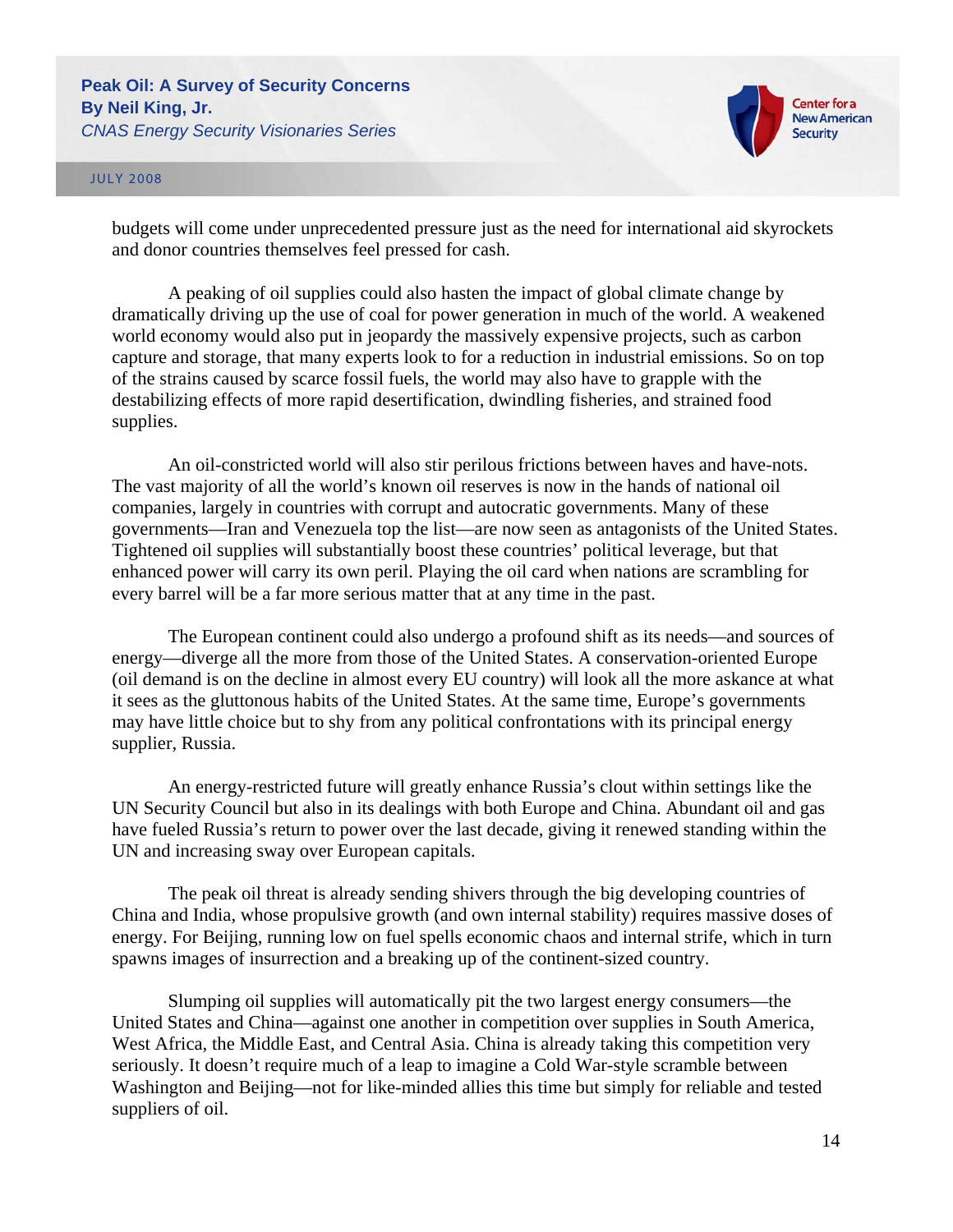

### JULY 2008

One region that offers promise and peril in almost equal measure is the Artic, which many in the oil industry consider the last big basin of untapped hydrocarbon riches. But the Artic remains an ungoverned ocean whose legal status couldn't be less clear, especially so long as the United States continues to remain outside the international Law of the Sea Treaty. As the ices there recede, the risk increases that a scramble for assets in the Artic could turn nasty.

No country, finally, will face more varied and far-reaching strains in an oil-constrained future than the United States. Its global military posture will have to shoulder even greater policing responsibilities, from the Gulf of Guinea to the Strait of Hormuz, just as it faces unprecedented challenges in keeping its own fuel tanks full. The United States will also see its very status as the world's lone superpower put into question as its oil-dependent economy faces rising unemployment, falling home values, and the reality of being ever deeper in hawk to countries halfway around the world. The gloomiest prognosticators envision a future in which America's entire postwar boom—with its massive interstates and suburban sprawl—is thrown violently into reverse.

A jolt of even a quarter that magnitude could still spark a period of angry victimization, when both the public and their elected officials seek out those who are to blame for the country's travails.

Perhaps the best scenario looking forward is one in which fuel prices remain high enough to spur innovation and conservation, and to prod the United States and other countries into collective action, but without soaring to levels that would engender fear or panic. Ideally, that would also allow for a period of education that would help the pubic and their elected leaders take the wise steps and avoid the rash ones.